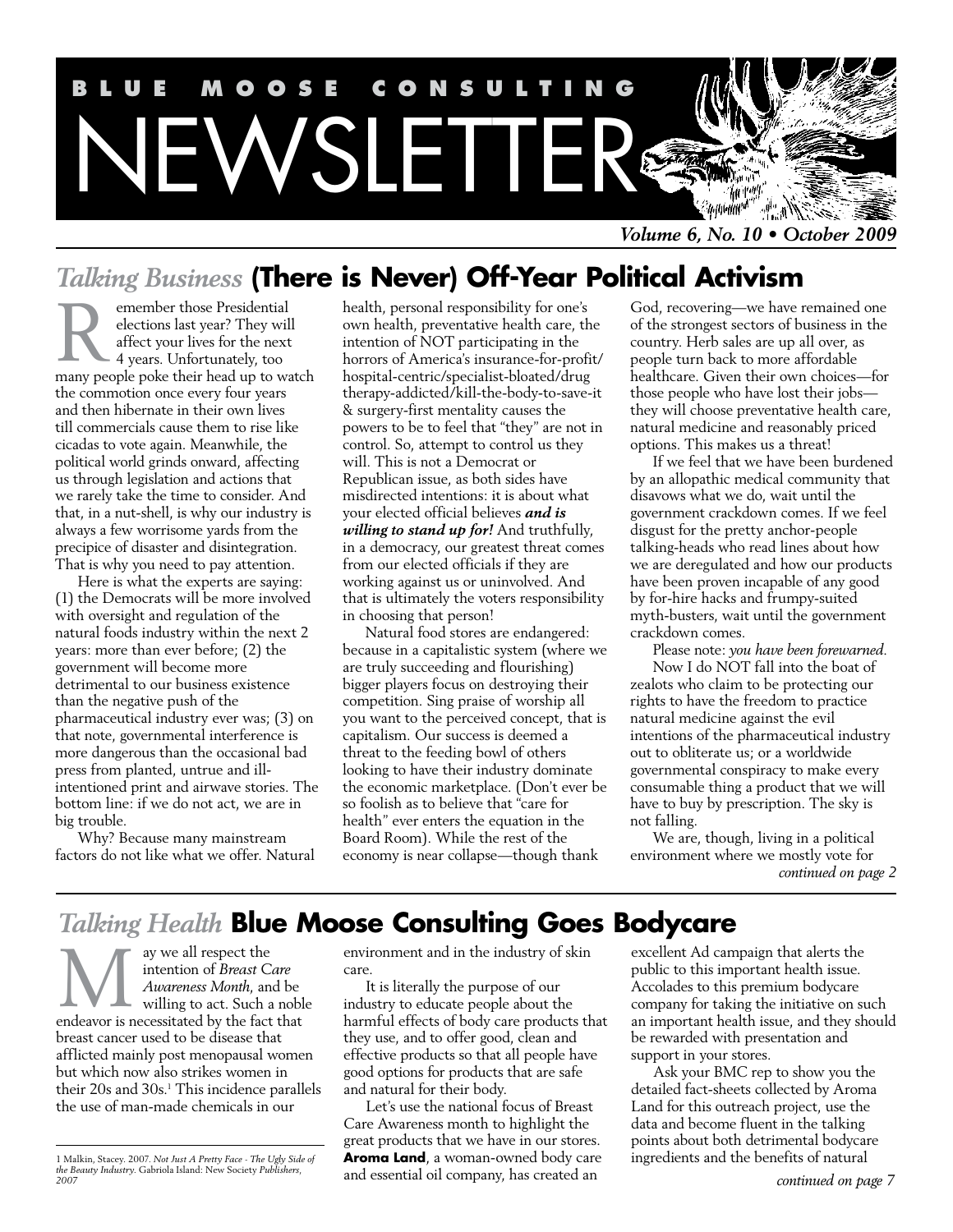# **There is Never Off-Year Political Activism**

*continued from page 1*

people based upon a vague understanding of their stance on 1-4 issues and none of these issues involves their thought-process in regard to our livelihood

This is the perfect time, this "offseason" election cycle that is the next 1.5 years, to become active in a very profound way. The reason is obvious. Now is the time that these future-election combatants are fishing for support; and the money and taglines that they feel will resonate with their future potential constituents—the voters.

From my casual observations, I will state that about 99% of all the stores I visit (9-states and many stores) have little to no political interest. Our industry has been about working outside the mainstream, and with those pathways now deemed "alternative," because they are in opposition to what some may call the normal way of medicine/health/ natural today. This is not to say that people in our industry do not have opinions: but they are generally not interested in working within the system to define their stake in the decisionmaking.

The political "They" are depending on us to stay that way! Who are "they"? Well, in this discussion, I am sorry to say, "they" are the enemy. They are the enemy because I am defining them as anyone who is involved with any actions to put us

#### **Advertising to Help You Sell Bringing You New Customers every Day**

Everyone should be taking Omega 3s from the proven leader in pure and fresh Fish Oils. Nordic Naturals: using good science to produce **products you can trust**

#### **Nordic Naturals Ad Summary for October.**

**Better Nutrition** Naturals Health Kiwi Natural Solutions (x2) Remedies Delicious Living Retail Approach Natural Food Merchandiser (x2) Taste for Life (x2) Whole Foods Magazine Body & Soul (x2) **Mothering** Eating Well Vitamin Retailer

out of business. "They" therefore can come in any shape or size. And there do not have to be many of "them" to limit what we do, control what we do, or stop us from our careers and vocations to help people in a natural-care health system that is prospering and beneficial. Yes, we are involved in a bit of a war {whether you acknowledge it or not), and 99% of our industry just chugs along ignoring it. "They" are those elected officials who will not speak in support of our ability to remain in our communities, doing what we are doing. You should always vote against "them" relentlessly.

One day, though, this inertia and lack of interest could seriously hurt our livelihoods. Am I advocating gathering the rakes, and twist-ties, bottle caps and price guns and taking to the streets? Not yet.

I am trying to awaken people to the fact that a democracy is not free. And modern-day America is like local New Jersey-politics in 2009: you have to pay to play. Be aware of the fact that lobbyists are exerting more political money than the sum total our industry to influence the elected to do what they want them to do. That politics in America are dirtier than either party's TV stations or radio programs. That part of the change necessary to make our communities healthy is to incite healthy, real debates and conversations about the role of natural health, natural medicine, health food stores, herbal medicine, and nutraceutical and preventative health care in a society that we want to live and participate in. And, as we sit—"they" are working full time! We need to be active NOW.

# **Now is the time**

We can change all this. All it takes is interest, organization and some time, courage to speak truth to power, and a willingness to affect the ballot box. You see, we are not taken seriously because no one believes that we will not vote for them. If they parrot law and order, an attempt to take on corruption, some vague ethical, moral and religious verbiage —then they have our votes. Most voters in America are like predictable lemmings. All "they" have to do is a few speeches, and make sure that the people who pay the piper are getting what they want. Political speeches blurt key words and as little truth and promise as possible. Politicians know what words it takes for us to forget everything and vote for them. The big struggle in today's election cycles is for the votes of the free thinkers (which is very different from the "independent". Yes, folks, politics in America.) Your

### **phone education at your fingertips**

## **Homeopathy For Your Skin**

Thursday 10/15 @ 10 am & 3 pm EST Covering: Acne (N015); Shingles (N073); Skin Care, Pets (P015); Eczema-Skin Care (N017); Itch Stopper Spray (N211)

# **Three Herb Thursday with Dr. Grace Ormstein**

Thursday 10/15 @ 11 and 2 PM EST "Triphala, Ginger, Trikatu"

#### **Herb Pharm Herbal Tele-Training with Julie Plunkett** Thursday 10/15, @ 2 and 7 PM EST "Herbs for Nerves and Digestion"

uncommitted vote may just be the decisive factor to victory.

But one thing all politicians do not want to hear is that there is an organized force against them. Or a sector that is able to be agitated to control a block of votes according to a unique, ascribed issue. This is the fierce reality: that if we showed political muscle, we would not be so vulnerable. Our positions will be catered to: the truth shall win out.

But this is only if we are organized, smart and active.

That is why I am a member of the national *Natural Products Association*  and the regional NPA as well (I am on the Board of Directors of the **NPA East**). And for those national issues, I do turn to the NPA leadership for direction, while spurring them to be more politically active and aggressive against every form of "them." I believe these industry groups to be more relevant and more able to work within the system than other rabblerousing groups that have proven to be lessthan truthful about what is happening, what needs to be done, and more interested in proving why they indeed need to be kept in business to protect us. And while I will freely join with other industry organizations when the occasion arises, I believe that our industry has one voice and that is the NPA. The Natural Products Association was started by health food stores and is for health food stores: it is the industry's oldest and most respected advocacy group.

But, in reality, all politics is local. And when we go to our national Senators, we are such a small fish in a very big pond. We should knock on the door, but we should also realize that Senators unfortunately listen to a different set of people in America today (except for a few Health Food industry champions). But

*continued on page 6*

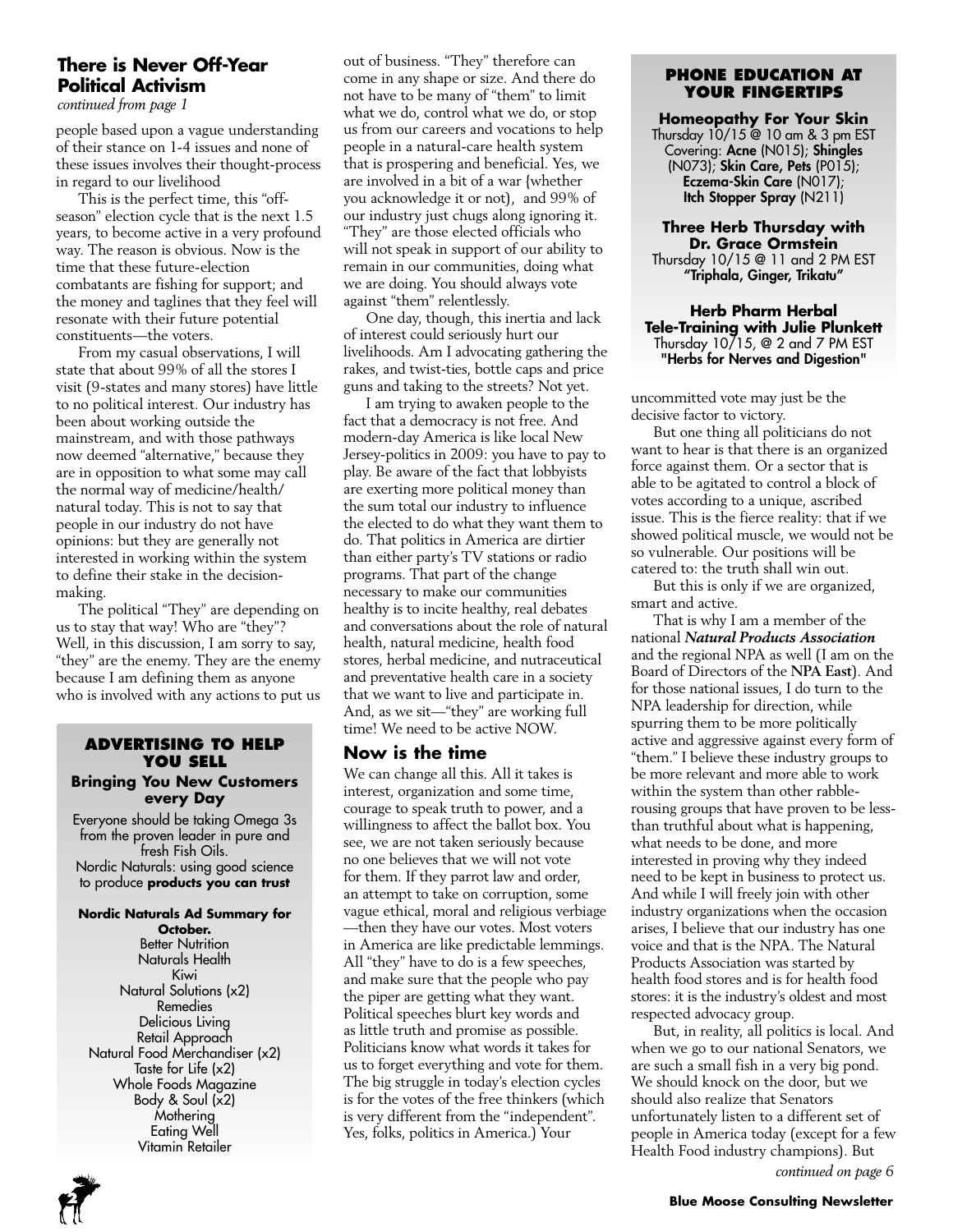

**October Promotion 20% off** *minimums of 3 each*

**Echinacea liquid extract & Echinacea Glycerite Echinacea-Goldenseal Compound Immune Defense Tonic Wild Cherry-Petasites Muira Puama**

also...Big Savings with the Winter Immune **Promotion** ask your BMC rep for details

Don't miss the super popular monthly Herbal Tele-Training Series with Julie Plunkett:

**October 15 Nerves & Digestion 2 & 7 PM EST** *ask your BMC rep for details and how to get a free bottle of product* \_\_\_\_\_\_\_\_\_\_\_\_\_\_\_

**Echinacea-Goldenseal Compound:** *a quintessential* 

*Cold & Flu Remedy\** ingredients: Echinacea root (purpurea), Goldenseal rhizome & roots, Osha root, Spilanthes flowering herb, Yerba Santa leaf, Horseradish root, Ginger rhizome,

Black Elderberry fruit, Yarrow flower, Wild Indigo root

\* this statement has not been evaluated by the FDA and is listed as the opinion of BMC



# NORDIC® **NATURALS**

Pure and Great Tasting Omega Oils

*Nordic Naturals Transforms the Omega-3 Market Yet Again!!*

*Coming VERY soon, the industry's 1st* 

# **Effervescent Omega-3!!**<br>500 mg EPA + DHA

+ 1200 IU Vitamin D3 for children and adults

### **Natural Triglyceride Supplement made from 100% Arctic Cod Livers**

faster absorption easy on the stomach Stevia sweetened creamy-orange flavor

Omega-3 Effervescent 7 count box: 7 68990 01900 5

**Omega-3 Effervescent 21 count box:** 7 68990 01910 4

*Just the Facts:* Arctic Cod is a flourishing fish population, & has the highest DHA content of any Cod species. Nordic Naturals uses 100% Arctic Cod for all their Cod products..

For more info, go to www.drinkyouromegas.com

Winter Weather is upon us: think Daily Omega-3s for every family member and create the mission that every child is taking their fish oils daily!!

Not represented by BMC in NJ, SC and parts of PA Not represented by BMC in NC, SC



# **New Produ**

**Earthsweet**®  **Chewable Methylcobalamin 1000 mcg Tablets**

the industry's only gluten-free, Kosher-certified and vegetarian Methyl-B-12 [UPC item #441, 60 Tabs \$5.98- retail = \$11.95]

**Natural Fish-shaped Omega-3 Chewable DHA Softgels**

 a delicious fruit-flavored source of DHA {300 mg) and EPA (72 mg) [UPC item # 955. 90 softgel chewables \$12.48 = retail \$24.95]

#### **Bluebonnet re-introduces their Natural Omega-3 Heart, Brain & Joint Functional Fish Oil Formulas**

Supplied by EPAX® , the world's leading supplier of marine-based EPA/DHA fatty acids, these Condition-Specific Omega-3 fish oil formulas target key health issues with the appropriate, scientifically-supported levels of DHA & EPA for optimal health. They are made from sustainable fish sources off the Coast of Peru, and are produced through a more bioavailable/stable natural triglyceride form. At a 50% margin and in glass bottles, these products are a perfect addition to your structure function sets for Brain, Heart and Joint health.

**New Vitamin Ds are super-selling**<br>EarthSweet® Chewable Vitamin D3 400 IU Tablet (90s) # 360<br>EarthSweet® Chewable Vitamin D3 1000 IU Tablet (90s) # 362 EarthSweet® Chewable Vitamin D3 2000 IU Tablet (90s) # 364 EarthSweet® Vitamin D3 5000 IU Vcaps - 60s - # 368 EarthSweet® Vitamin D3 5000 IU Vcaps - 120s - # 369

Not represented by BMC in NJ Not represented by BMC in NJ, SC Bluebonnet should be your Official Headquarters for Vitamin D

# INEWTON , homeopathics

**Nurturing Naturally Since 1987** 

*October is Critical* **Stock up on Homeopathic detoxifier "Back in Your Bank" October Sale** 

- **20% OFF 6+ per SKU**
	- Amalga Detox (N060)
- Heavy Metal Detox (N061)
	- Detoxifier (N001)
	- Detoxifier, Kids (F001)
	- Detoxifier, Pets (P025)

## **DID YOU KNOW? BRYONIA ALBA**

Newton uses the homeopathic remedy *Bryonia alba* in many of its complexes. The HPUS common name is *Wild Hops*, but known as a growing plant by the name White Bryony. Originating from the woods of Europe, this vine-like plant grows from a root base producing petite, delicate white flowers. For homeopathic purposes, the tincture is procured from the root before flowering. Once in its remedy form, Bryonia is considered as one of the *"polycrest" remedies*. *Polycrest* meaning it has

many uses in treating a wide variety of common ailments. Bryonia is in over 40 Newton complexes, used mainly as a liver "drainer". It is also indicated for headaches, influenza, cough, toothache, fever, joint pain, edema, nausea, constipation, and more…..Indicated for those who become exceedingly irritable + aggravated from movement of all kinds, Byronia has earned the nicknames "grumpy bear" and "hangover". It is interesting to note that although in homeopathic form, Bryonia has great healing effects; in the plant form, White Bryony is sometimes listed as a noxious weed causing land owners to become grumpy! *Bryonia anyone?*

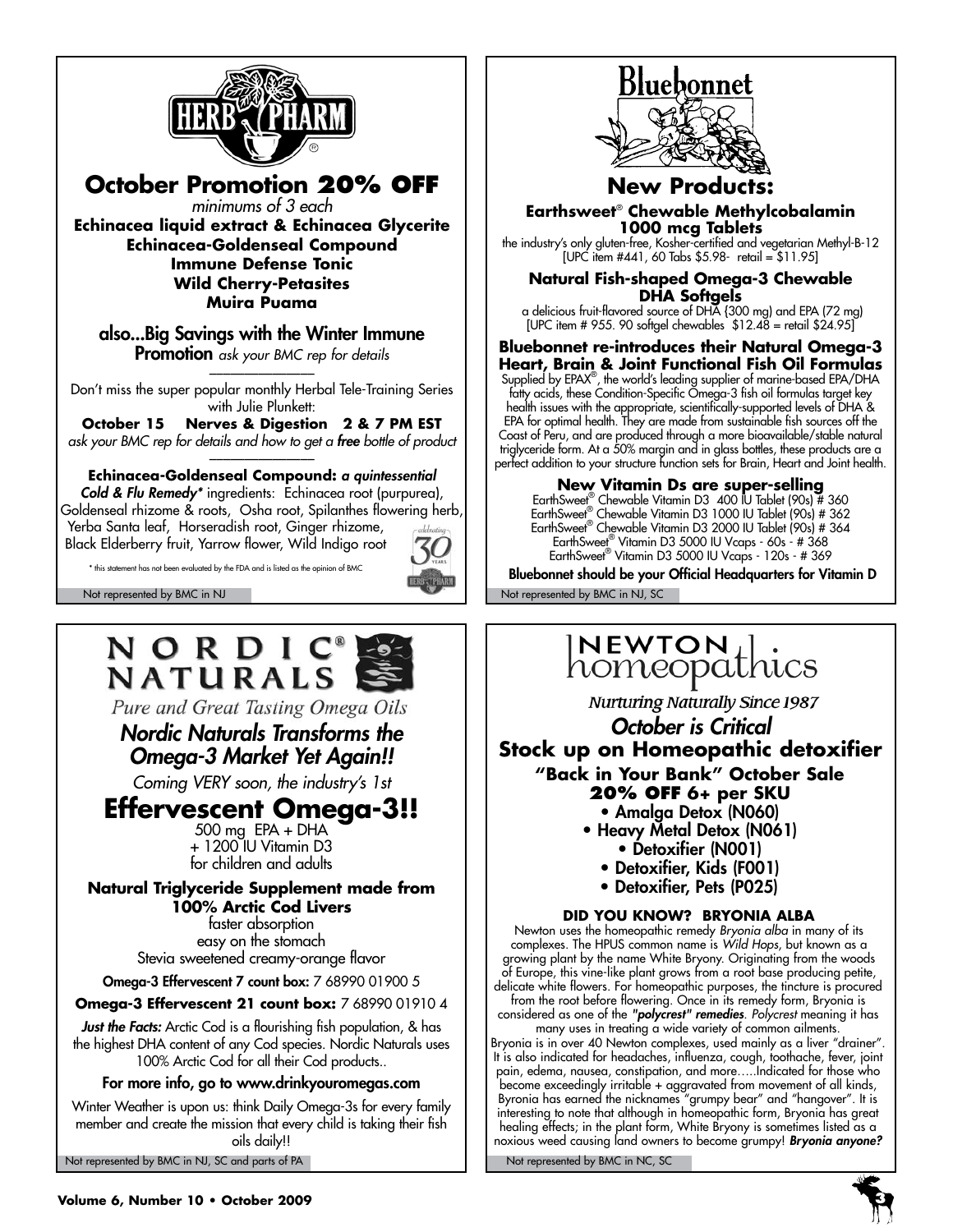

*Want Guaranteed Nutritional Support for a Vital Immune System?* The Answer is Organic!!

# **Juvo is certified-Organic freeze-dried FOOD**

*Quality Organic Foods: it's what we do*

Original JUVO Natural Raw Meal Whole Food canister

Original JUVO Natural Raw Meal Whole Food single-serving packets

*JUVO Slim* Canister

*JUVO Slim* single-serving packets

JUVO SuperFood Canister

Not represented by BMC in Eastern PA, NJ *Coming Soon* JUVO Yoga Food





*New Item Delicious Elixir to become excited about*

**Super Fruit Aloe Whole Leaf Concentrate Opening orders 10% off**

**High Antioxidant Juices Plus Aloe** Ingredients of Proprietary Formula: Organic Aloe Barbadensis Leaf Juice Concentrate (ActivAloe™), Apple, Concord Grape, Grape Seed Extract, Black Currant Extract, Wild Blueberry, Wild Bilberry, Cranberry, Tart Cherry, Prune, Raspberry Seed, Strawberry, Resveratrol, Quercetin, Wild Blueberry, Pomegranate, Capuacu, Acai, Trace Minerals. *No sulfites or water added – Gluten Free* **Expand your aloe selection to include:**

**Aloe Gold** that unmatched golden orange color

indicative of the high E-Peak. • full-disclosure: no added water.

• With ActivAloe™ Certification

• 3:1 Concentrate containing yellow sap **Orange Papaya** no water, no high heat; excellent blend of orange & papaya

**Cherry Berry** Gold quality, with 7% delicious Cherry-Berry juice *New!!* **Super Fruit** a flavor not to be missed (see above) Shipping October 1. 2400 ORAC-value per ounce 16 oz & 32 oz sizes

*Aloe Life News:* Be sure to stock up your shelves with the Aloe Life line **before Dec 1!** Aloe Life will be implementing our first price increase in over 2 years beginning Dec. 1. Take advantage and plan for orders prior to this change.



**October School Special Nit Kit**...scares lice; not people! **10% direct only**



**Education is our Goal** "Probiotics" is more than just a trendy word.

As the importance of Probiotics becomes more scientifically revealed, we are seeing more people offering products that do not fulfill the function that the word connotes. Bacterial supplementation is flooding the market, but not all good bacteria create the environment that promotes life: pro + biotic.

Dr Ohhira's Probiotic 12 PLUS is created by a world-renowned BioBank, and the products have scientific verification that the fermented vegetarian food can establish a viable strain of measured lactic acid bacteria strains that proliferate without compromising immune health, and which provides the appropriate environment for indigenous strains to become revitalized as well.

Dr Ohhira's Probiotics 12 PLUS does much more than any other probiotic on the market. Ask your BMC rep to explain the differences. Dr Ohhira's Probiotics 12 PLUS is pro-life…… now that is something to educate your community about!!



*Finest Quality Hair, Body and Skincare Accessories*

# **Make Sure Those School Kids Have Well-Groomed Hair**

*Because they look so beautiful when their hair is healthy*

**Bass Brushes** are the industry leader for salon-quality brushes at reasonable prices. The new Bamboo Brush line is winning over even the most discerning buyer

Ask your BMC rep how you can expand your body tools set today!!

Not represented by BMC in NC, NJ, Eastern PA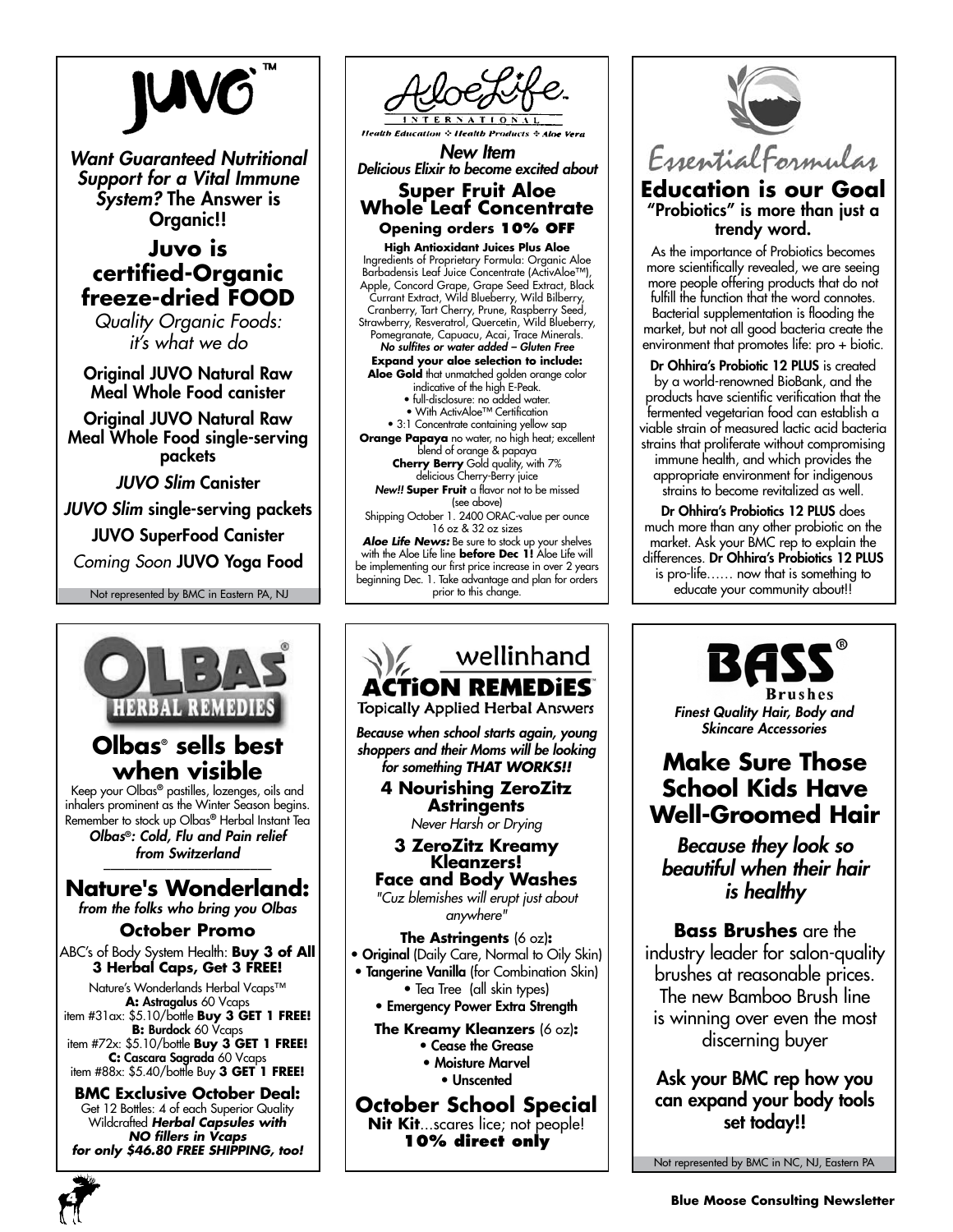

*the Season's Best: Surya Brasil*

# Organic Moisturizing **Hand Sanitizer**

EcoCert® natural and Organic cosmetic with Jua and Acai from Amazonia

 2.02 fl oz. travel-size in 12-unit display, and 6.76 fl oz .family size

# *Surya Brasil is entirely Gluten-free*

Surya Brasil is pleased to announce that all of its products are gluten free. Surya Brasil has unique lines of hair and body care products, and consumers can easily use the products without reading through a long list of ingredients to find hidden gluten.

*"Health and beauty products often contain hydrolyzed wheat, hydrolyzed proteins and/or wheat germ as ingredients. Surya Brasil's products use gluten free ingredients like rice protein, amaranth and brazil nut oil in place of the commonly used gluten containing ingredients."*

# immune **HEALTH BASICS**

CLINICALLY PROVEN IMMUNE SUPPORT

# *October Promotion* **Children's Chewable 15% off**

minimum 8 bottles 25 mg, 60 ct

To keep our children's immune systems strong, Immune Health Basics has created a delicious, all-natural immune supplement especially for kids. Immune Health Basics Children's Chewable contains Wellmune WGP® , which researchers at leading universities & medical centers have shown activates key immune cells to more quickly identify and fight foreign challenges. A must for every store!!

Note: exceptional October deal listed in BMC newsletter insert is only for new accounts!!

*Bring in* **Immune Health Basics** *now*



All of the published research on Maitake & the Maitake Fractions is based on hot water extracts of the fruit bodies. Unlike the standardized supplements, the Maitake beta glucan fractions in our

full spectrum supplement are left in their naturally occurring mix of amino acids, proteins and minerals. This ensures that nothing is left behind, guaranteeing all the immune benefit that Maitake mushroom has to offer.

**MushroomScience**®

**October Promotion** *mix & match* 12 bottles = **20%** 24 bottles = **25%** 48 bottles = **27% Maitake Full-Spectrum Extract** 90 vegetarian capsules, 300 mg per cap and/or **Maitake Gold-404™** 1000 mg strength 1 fl oz liquid bottle

 *Exceptional Praise for exceptional products continues:* The **Lip and Cheek Shimmers** were voted **"Best Lipstick"** in *Natural Solutions* magazine. The magazine in on newsstands now & can be found nationwide at places like Whole Foods Market, as well as<br>mainstream book stores **VEGAN** mainstream book stores

*Soak in the Goodness!!* **15% off 6 or more Bath Therapy!**  (mix & match scents) Warm Baths soothe cold weather, and can be made more opulent than a 5-Star Vacation. Bring the Luxury of the world's oceans home. Purify, relax, and rejuvenate your mind, body and spirit. A unique blend of the world's finest mineral-rich, therapeutic, and detoxifying sea salts infused with luxurious, revitalizing, organic essential oils Grapefruit Lavender Coconut Bath Therapy Mandarin Rose Coconut Bath Therapy *Sea Salts include:* Dead Sea Salt, Organic French Grey Sea Salt, Mediterranean Sea Salt, Bali Sea Salt. \_\_\_\_\_\_\_\_\_\_\_\_\_\_\_

**ORGANICS** 

**PERFECT®** 



**Affordable Healthcare Mix & Match 36-piece display 20% off**

# **Mix & Match Formulations 20% off**

Koflet® Lozenges StressCare® 120 Vcaps ImmunoCare® 120 Vcaps CoughCare® Liquid StressCare® 240 Econo Size ImmunoCare® 240 Econo CoughCare® Sugar-free Liquid RespiCare® 120 Vcaps ImmunoCare® Liquid

# **Mix & Match Pure Herbs 20% off**

Amla • Garlic Andrographis • Holy Basil Ashwagandha • Neem 60 Caplets Excipient-free \_\_\_\_\_\_\_\_\_\_\_\_\_\_\_

Don't Forget to stock up on **Soliga Honey** this Winter & Holiday season Re-order **Organique Displays for that 25% off display deal!!**

Not represented by BMC in Eastern PA, NJ



# **Sovereign Silver: the best for every immune need**

# *Dosage Size Question:*

**Q:** How does one achieve the right dose size with different delivery configurations on the bottle?

**A:** A normal adult dose of Sovereign Silver® is one teaspoon (5ml) delivering 50mcg of active silver. To determine how to reach the appropriate 5ml dose size, use the following guide:

2 oz Vertical Spray – 50 sprays

2 oz Fine Mist Spray – 30 sprays

2 oz Dropper – 6 droppersful

4 oz Dropper – 6 droppersful

8 oz Dropper – 5 droppersful 16 oz Captop – 1 teaspoon

*Please note that the dropper fills up only half-way with each bulb squeeze. This is still considered one (1) dropperful.*

Not represented by BMC in NC, SC, NJ, eastern PA *Did you know??* The smallest confirmed silver particle size in Sovereign Silver® at 0.8 nm is over 100,000 times smaller than the width of a human hair! This is over 20 times smaller than even the smallest virus!

**Volume 6, Number 10 • October 2009 5**

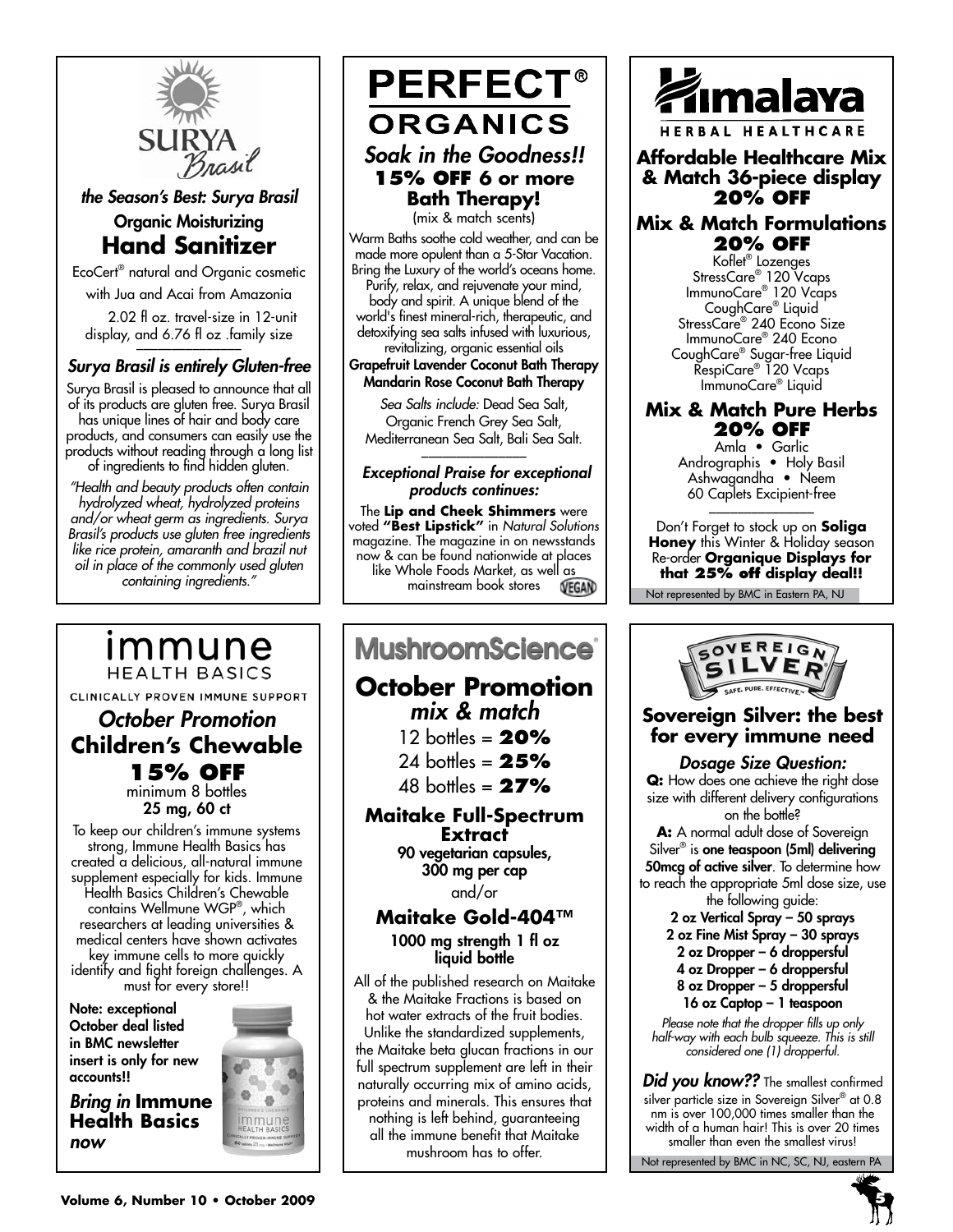# **There is Never Off-Year Political Activism**

*continued from page 2*

when we go to our local representatives, or to our State legislators in off-year election cycle or even the staffs of national Congress people or senators at the beginning of the campaign, we are deemed the "politically active" because we are not speaking when the cacophony is incomprehensible—but rather, we are the people wise enough to speak when the issues are truly being formed.

So, dust off that election-day flag and open up your elementary civic books again, and organize!

What do you need to do? You need to get the message to every person who shops in your store that you are there for them, and that our industry is amazing and credible and scientific and regulated. And that you, like the politicians, would like their support. Collect names and make the platforms simple. Namely, that you want those people running for office in your neighborhood to stand behind the right of your establishment to do what you do. That you want politicians to state, in letters of response to you and eventually in policy speeches, that natural foods are a viable and All-American right.

You want to ask your local clientele if they would be interested in forming a political-action phone tree. Offer to hold meetings in your store where you are the principal director of the dialogue: that the purpose of your local organization is to establish a good, strong trustworthy relationship with those people looking to run for office; that, if the politician stands by your concerns, you will help them to get elected. Old school politics, and in some ways the method every major Lobby-driven organization started. The only problem is that we have never organized as an industry with gusto and purpose except when the DSHEA laws were passed in 1994.

There are guidelines on the NPA website, and you should join this group as we represent stores, manufacturers, consultants like me and the BMC staff, and concerned individuals. But honestly, you are on your own in this most basic of tasks. It is up to you and your community organizing to influence your local candidates for election. Politicians must see you as a viable interest group that they need to court.

And you must be proper, professional and organized. And you must be consistent. I never said that this was going to be easy. But that is the way the game

of power is played: they listen to those who are organized. This tussle of the conversation is democracy in action. But once organized in a group, you are both a player and an "influencer": and your store (even better when stores cooperate within similar jurisdictions) is a vote magnet.

Your voice is now being heard. Realize, though, that because you speak it does not mean that your needs will be listened to. Let's not assume that elected officials and their supporters/workers are bad people. They just need to find out about what we do and all the good and health that we create. This is not really a war; it is really another level of education about what we do.

But if we do not educate, then we cannot honestly expect these elected officials and their staffs to stand against and repudiate misinformation presented by "them." It is really about our working to make America healthy on every level, including the political.

And it usually starts with those people (activists) willing enough to take the time to smartly influence and participate in the off- season elections with all the work that precedes them. Once you have gotten the support of the candidate, be loud about supporting that *continued on page 8*







Single note Essential Oils Aromatherapy Blends Certified Organic Essential Oils Aromatherapy Diffusers Aromatherapy Room Sprays Massage & Body Oils Aromatherapy Shampoos & **Conditioners** Aromatherapy Bath & Shower Aromatherapy Skin Care Unscented Bodycare products

# *Thinking Holidays already?*

 Aroma Land will have a beautiful Holiday Gift Promo: ask your BMC rep for details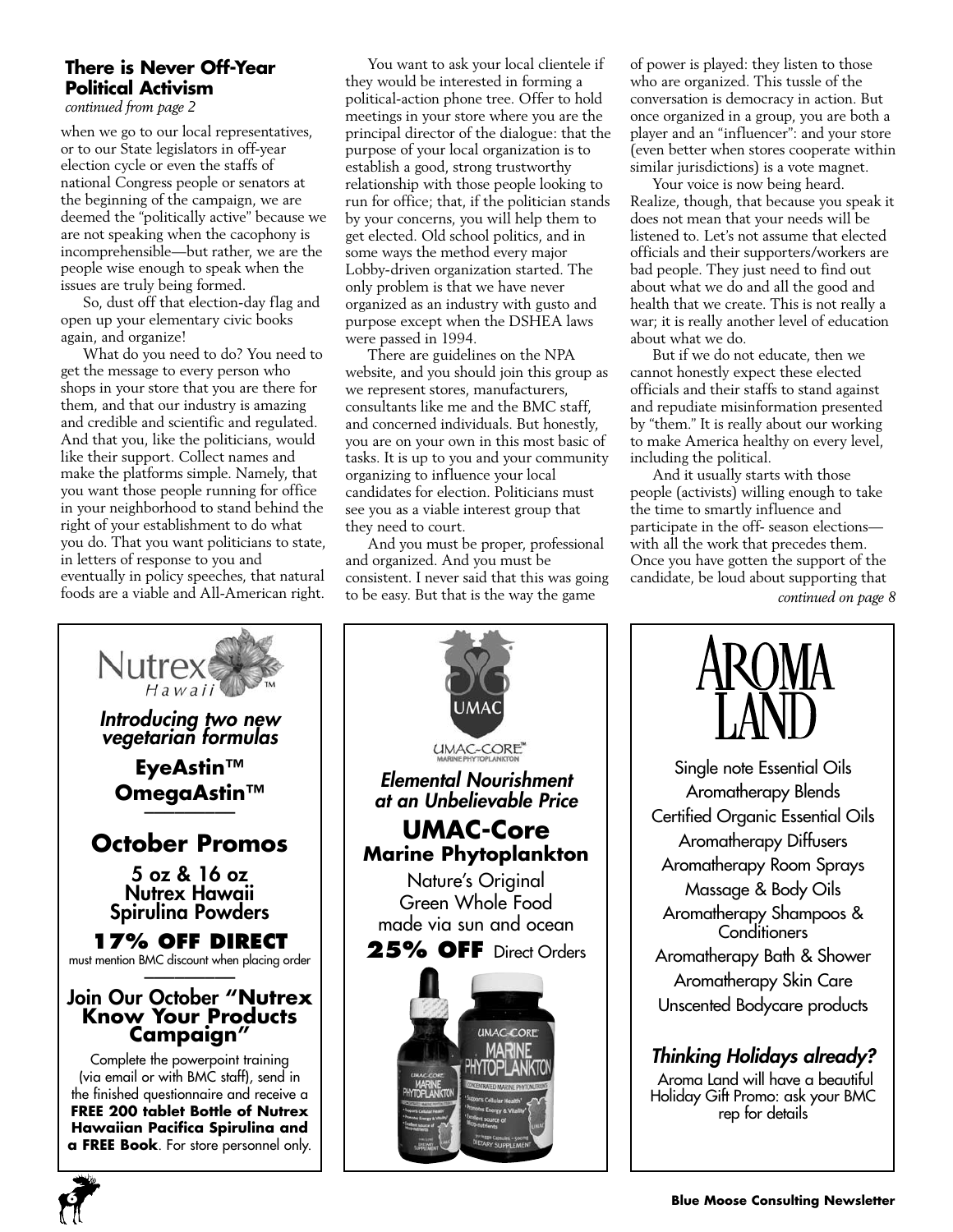# **Blue Moose Consulting Goes Bodycare**

*continued from page 1*

skin and body care. Certainly this issue is "environmental" in its concern, but in our role as storehouse of the good stuff, we need to continue to be the voice of truth for clean and healthy effective products.

In conjunction with this responsible

public health campaign by Aroma Land , *Blue Moose Consulting* would like to announce that we will be expanding our



company in 2010 to include a division specifically focused on body care. The need for pure, clean and Organic bodycare has never been greater, and the industry needs to continue to change, and get better and more pure in what we sell. BMC will be dedicating an entire division of bodycare-centric subreps to the task of teaching, promoting, and explaining the merits of user-friendly clean bodycare products. More importantly, we will be leading the charge in educational outreach so that the consumer will have a place to turn for information on products that you have in your stores so that they can know what they are buying, why these products are better, and why they should not be

buying bodycare products that are either unsafe or unhealthy.



# **In the News**

#### **It would be foolhardy to believe that Alaskan Salmon are a renewable resource**

Nordic Naturals only utilizes three fish: the very protected Arctic Cod from Norway, and anchovies and sardines—pellegiac fish that are recognized as being abundant. Beware of the depletion of Alaskan fish stocks, an American treasure!!

#### **"King salmon vanishing in Alaska, smokehouses empty "**

August 2, 2009 - 4:34pm, By MARY PEMBERTON, Associated Press Writer www.wtop.com/?nid=111&sid=1731329

 ANCHORAGE, Alaska (AP) - This article clearly signals that the economies of the Yukon River smokehouses are being seriously affected by the near disappearance of Alaskan King Salmon who have not been returning to the rivers where they traditionally spawn. Smokehouses are empty, employment and the traditional economy are all down 100%. Catches have diminished drastically since 2007, and many believe that the fishing industry of the eastern Bering Sea, the nation's largest, is to blame due to poor

management and by the bycatching of Salmon with Pollack fish. The Native America way of life is being threatened in Alaska as it has been for decades in the Pacific Northwest. Since "Pacific salmon have disappeared from 40% of their historic range outside Alaska," and nine populations of chinook salmon are listed under the U.S. Endangered Species Act as either threatened or endangered, it would be foolhardy to believe any claim that wild Alaskan salmon is a sustainable harvest at this time.

In seeking the whole truth, know you can trust companies who provide complete information and who specialize in fresh and purity, natural triglyceride-form fish oils!

Introducing **Delicious Bodycare**. As we love to partake in food that is delicious, so our body—our skin and hair specifically—love to take in skin care products that are healthfully delicious. Look for this company to officially launch in 2010, and soon you will be hearing from a Delicious Bodycare rep who will be there to help, educate and support.

Blue Moose Consulting carries some of the best lines in the business: we certainly feel that they are the best. Many of you have already included **Perfect Organics, Aroma Land , Surya Brasil** and **Well-in-Hand** into your store sets. **Aloe Life's** products receive constant praise for the

#### **"We Are health food people" Sara Katz, President and CEO, Herb Pharm**



Herb Pharm celebrates 30 years of making herbal extracts this year. From humble home kitchen beginnings we have grown to be the leading U.S. company in liquid herbal extracts. Looking back over these years, aside from the wonder that our passion has grown into a successful business, what brings me the most pride is the impact that Herb Pharm has had on improving the quality of herbal products in this country, and the role we continue to play in keeping the bar high and, through United Plants Savers, an organization I currently serve as president, working to protect our wild populations of medicinal plants.

For co-founder, Ed Smith, and myself, Herb Pharm has never been about building a business *per se*. Herb Pharm is our life's passion, our vehicle for creating positive impact on people's health, the environment, and the community that we live in. From the very beginning we have based our herbal work on education, and I am often told that we have the best herbal education programs in the industry, including our residential herbaculture program whereby 45 students each year live and work on our certified organic herb farm, receiving a life-changing education on many aspects of medicinal herbs. We were very proud to receive the *Natural Products' Industry Social Responsibility Award* in 2007, as such action has always been our primary focus. For all of our accomplishments, we remain utterly humble and grateful for the magic of the plants and their choosing us to be their stewards and proclaimers!

way that they work, from moisturizers and the new Leg Gel to the miraculous Healing Skin Gel. The loyalty that people have to Herbal Ed's salve from **Herb Pharm** and the new Homeopathic Skin Gel from **Sovereign Silver** all show that BMC has a knack for offering bodycare products that

perform well. Please note that we will not be looking to bring



in any new lines, so please don't send your favorites our way. We are interested in expanding on the merits of the lines we already represent.

So look for information on Delicious Bodycare in the month's ahead. Ask your current BMC rep about this good news.

October is the perfect month for you to re-dedicate your store to the promise of natural health. Highlight *Breast Care Awareness Month* now. Call your BMC rep today and ask for details. If you have not already, bring in Aroma Land and their clean selection of products: let me hint that the future is gonna be exciting for this line. Carry all the lines that BMC represents, knowing that they are safe, that you will get support in the bodycare aisles on a new level, and that you need to advertise and promote those products that are leading the charge to a cleaner, healthier way to natural beauty and skincare.

Let's grow smartly together.  $\bullet$